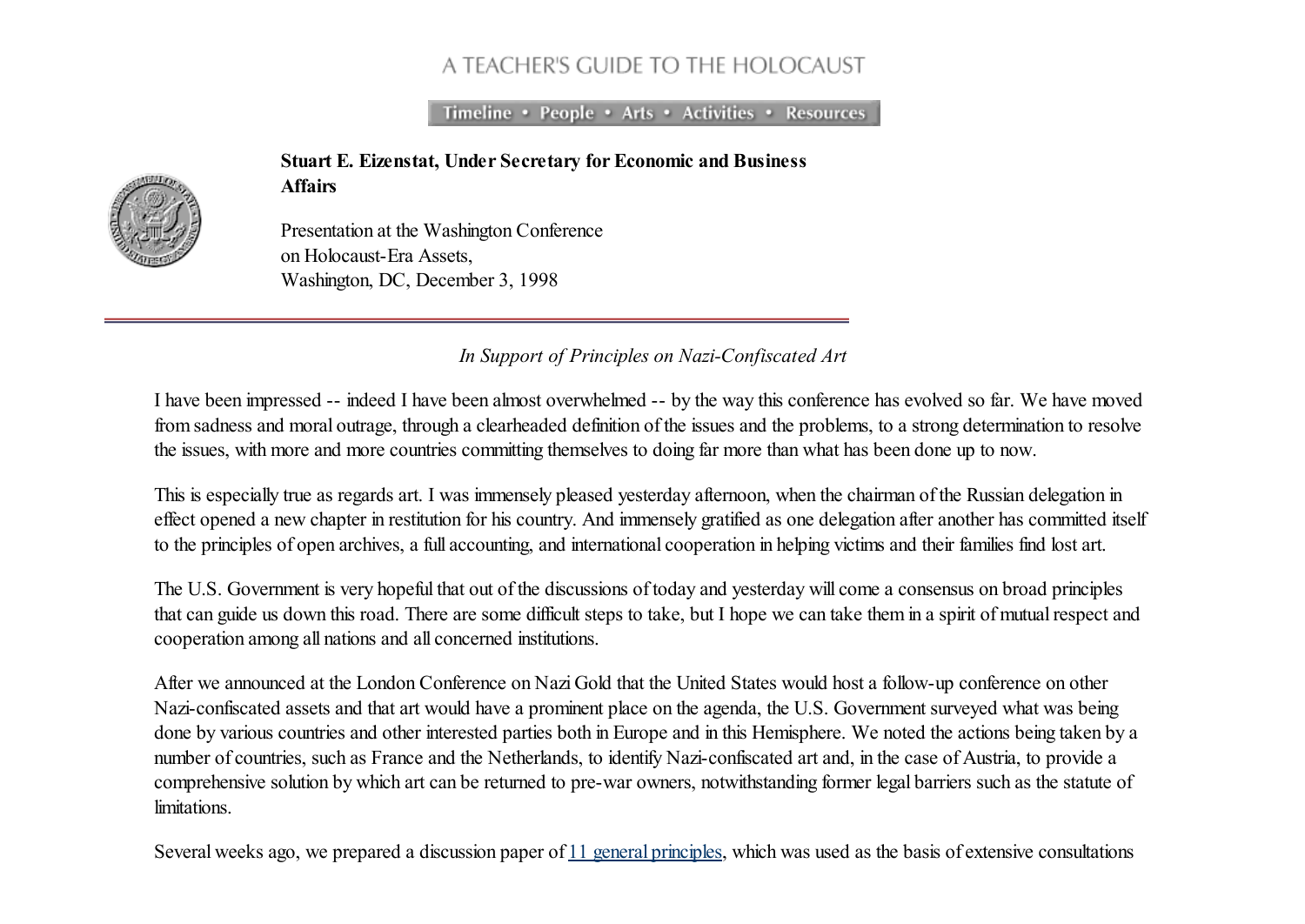and which all of you have today. These principles are not, in themselves, a solution. They are a means by which nations can fashion their own solutions consistent with their own legal systems. The principles try to capture the spirit of this conference for nations engaging in this task.

If these principles are properly applied, the discovery of Nazi-confiscated art will no longer be a matter of chance. Instead, there will be an organized international effort -- voluntary in nature but backed by a strong moral commitment -- to search provenance and uncover stolen art. This effort will be undertaken by governments, NGOs, museums, auctioneers and dealers.

Claimants who have long been ignored will be encouraged and actively assisted in making claims. Those who research claims will no longer find that files are closed. There will be open archives everywhere in the world, easily usable by researchers.

Informed by these principles, issues of ownership will no longer be decided solely by endless, expensive, winner-take-all litigation. Instead, there will be enhanced opportunities for mediations, arbitrations, and negotiated settlements, so that the art world and cultural exchange will be steadily freed from the taint of Nazi confiscation.

And let me add that, in light of the announcement yesterday by the Russian Federation that it will participate in developing a database, open its archives to researchers, extend the period in which Holocaust survivors can apply for return of their art under legislation passed by the Duma, and support the 11 principles suggested to this conference, I am confident that some of the greatest collections in the world will be returned to their rightful owners and a vast storehouse of information about other works will open up.

The first three principles envision a massive cooperative effort to trace this art. We call upon museums to search the provenance of their holdings; on governments to open up their World War II and related archives to private researchers; for commercial galleries and auction houses to seek information, document, and make available what information they have. It is important to locate what was confiscated. It is equally important to know what was not confiscated, or what was restituted to the pre-war owners. The taint of "stolen art" should not be applied to works that do not deserve it.

Researchers in Switzerland, Austria, the Netherlands, and France are at work today tracing the provenance of artworks in their national collections. The international auction houses have redoubled their provenance investigations. Non-governmental organizations have launched projects to find lost art and help survivors and their families in the painful task of remembering what they owned and when and how it was seized. The guidelines issued by the American Association of Art Museum Directors and the Museum Directors Conference of the United Kingdom call for institutions to research their collections and make them available as well to outside researchers. All these practices consistent with these principles. More and more nations are adopting them.

The fourth principle deals with gaps and ambiguities in the provenance of works. The vast displacement of art, the destruction of many records, and the furtive nature of the international market during the War mean there must be some leeway in establishing provenance.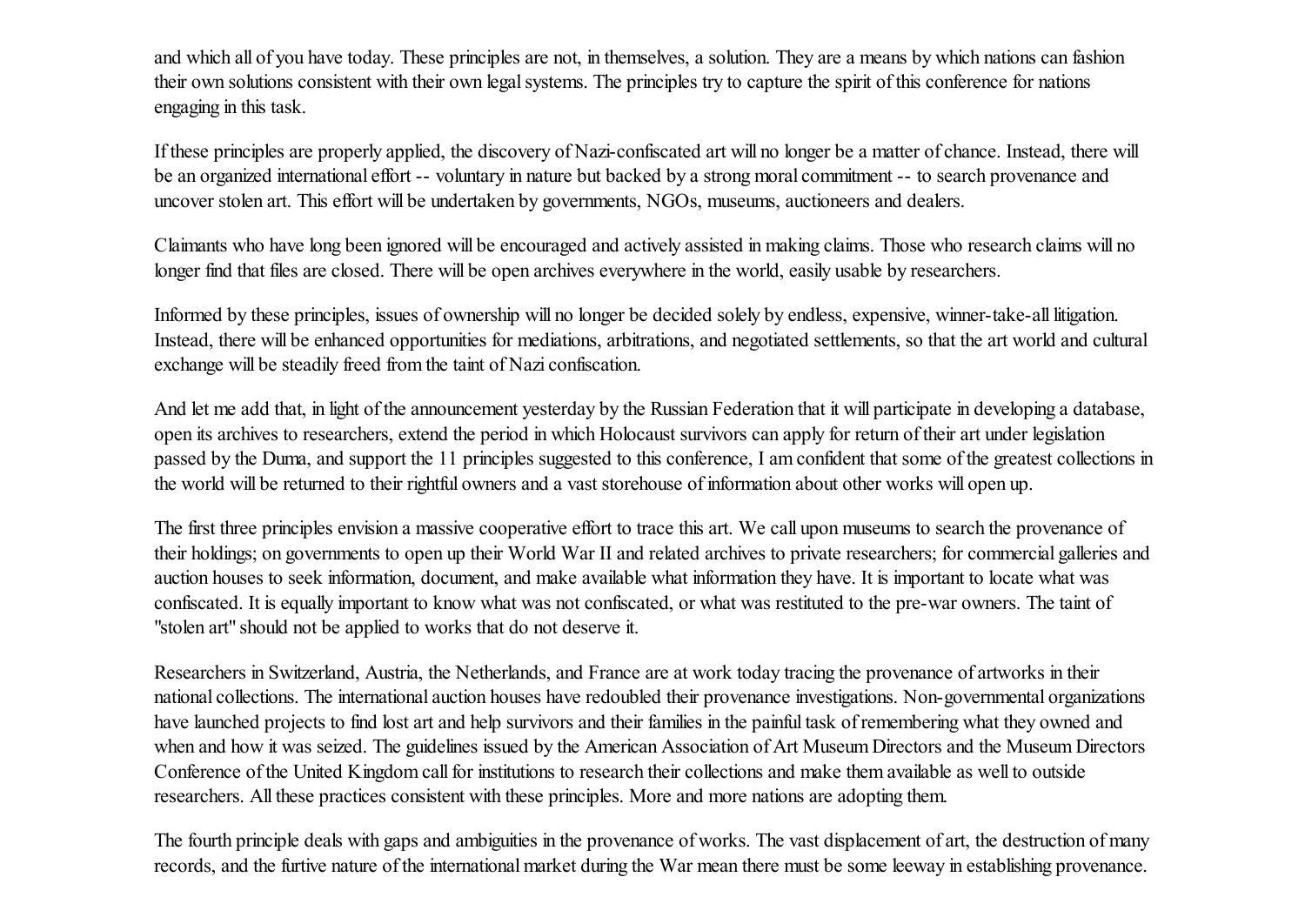Where there is no bill of sale, a diary entry or an insurance listing might be acceptable evidence of pre-war ownership. If a work is not on a Nazi confiscation list, it may be in the archive records of the Monuments and Fine Arts Commission or the secret inventories of the French Resistance, or in other archival collections. Conversely, there may be circumstantial evidence that works were not stolen but sold at market, or restituted to families and subsequently sold. Provenance work is not easy. But I can say from experience that neither was it easy to trace the movement of Nazi gold. Some said it would be impossible. Yet in 2 years of hard work we were able to do it, as was the Swiss Bergier Commission.

The next three principles -- numbers 5, 6, and 7 -- deal with publicizing the information and encouraging resolution of the issues. They include circulating photos of the art and information about it everywhere in the world, through the traditional media and on the new electronic media. Maximum publicity will tellsurvivors and their families if their art still exists. It will also tell the international art community if questions still exist about a given work. I applaud the Government of France for its initiative in displaying on the Internet a portion of the unclaimed art restituted to France by the Allied military authorities-the so-called MNR collection. An impressive number of other nations and non-governmental organizations are also preparing databases and their own web sites.

The Internet is a powerful tool, but as anyone who uses it knows, it can be overwhelming. With that in mind, we suggest the eventual establishment, as a cooperative project, of a central registry--in effect, a digital "collecting point"-- of information about Naziconfiscated art. This will greatly help museums and collectors avoid acquiring stolen objects and assist the victims of the theft in locating their losses.

A number of countries and institutions are making the details of their archival holdings and access information available on their dedicated web sites. The U.S. National Archives and Records Administration has placed its finding aid to Holocaust-era art on the Internet. We encourage all governments, museums, art dealers and other institutions to join in this effort. On-line repositories could include lists of losses that have not been restituted; lists of unclaimed items, and information that will help individuals research and make claims. They should be linked for easier access. In posting information on the Internet, institutions should bear in mind the benefits of adhering to common standards. For example, Object I.D., which is already gaining world-wide acceptance and is available in many languages sets forth minimum descriptive data for uniquely identifying a work of art.

After existing art works have been matched with documented losses comes the delicate process of reconciling competing equities of ownership to produce a just and fair solution--the subject of the eighth and ninth principles. We can begin by recognizing this as a moral matter -- we should not apply the ordinary rules designed for commercial transactions of societies that operate under the rule of law to people whose property and very lives were taken by one of the most profoundly illegalregimes the world has ever known.

In this regard, the U.S. Government applauds the courageous decision of the Government of Austria to return art held in its federal museums and collections to surviving pre-war owners and their rightful heirs notwithstanding legal defenses. We hope other European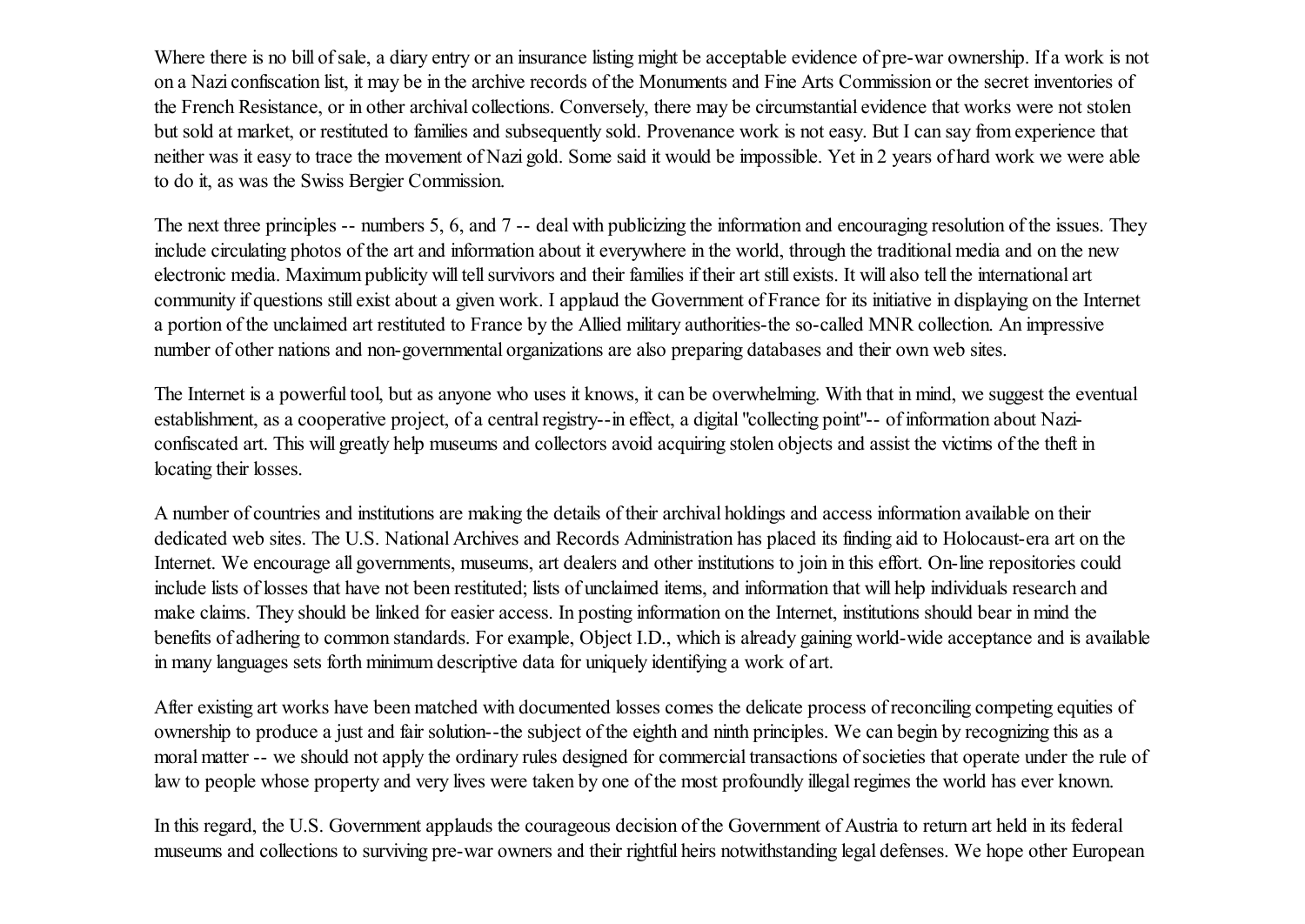governments will follow Austria's example in their own way, so they can complete the restitution process their predecessors left in abeyance after the war.

The leadership of the art world is moving in the same direction. The Art Dealers Association of America has flatly stated its members will not knowingly purchase or sell Nazi-confiscated art. The guidelines of the Museum Directors Associations, in both the United States and the United Kingdom, call on museums not to acquire such art until ownership questions are resolved.

Practices such as these recognize that the public enjoys works of art because they represent the highest achievements of our civilization. They are proud of their museums and public collections. They do not want this pride to be clouded by unresolved claims of the Holocaust.

And as the desire to do justice grows stronger we hope that collectors of art will use the Internet to look at their holdings, and then look into their own hearts and decide what to do. They may follow the example of two families in Brazil. One owned a Picasso, the other a Monet. Knowing these works had passed through a wartime dealer notorious for his dealings with the Nazis, they voluntarily put them at the disposal of the Jewish community of Sao Paulo pending discovery of the rightful owners.

To illustrate the eighth principle, that solutions should be flexible and just, I commend to you the recent settlement of the disputed ownership of a painting by Degas, "Landscape With Smokestack." The claimant family produced a fairly clear record of ownership. The owner had paid full value with no knowledge of the wartime provenance. Both were in a position to wage a legal battle that could have gone on for years. Instead, they settled on partial payment for the family and donation of the work to the Art Institute of Chicago, where the public could enjoy it and a label accompanying the work acknowledged both parties. Art claims do not have to be winnertake-all propositions, which produce prolonged struggles in the courts, and drain the resources of both parties. In an atmosphere of good will, a wide range of solutions is there to be found.

And there are additional opportunities when the original owner is found to have died without heirs, the subject of the ninth principle. The art could be sold with the proceeds going to victims of the Holocaust and Jewish communities around the world. Or it could be displayed in museums and identified in ways that educate the public about the cultural losses of the Holocaust.

The tenth principle states that to ensure objectivity and to enhance public confidence in their work, national commissions in this field should have members from outside the government, such as art experts, historians and representatives of communities which were victims of the Holocaust and, where appropriate, distinguished persons from other countries.

The final principle -- which I suggest today for the first time -- speaks to the need to give the other principles vitality. Nations should take specific measures to apply these principles so they can more quickly accomplish our mutual goals. For example, they should strive to develop internal processes, making use of alternative dispute resolution mechanisms, to restitute looted property.